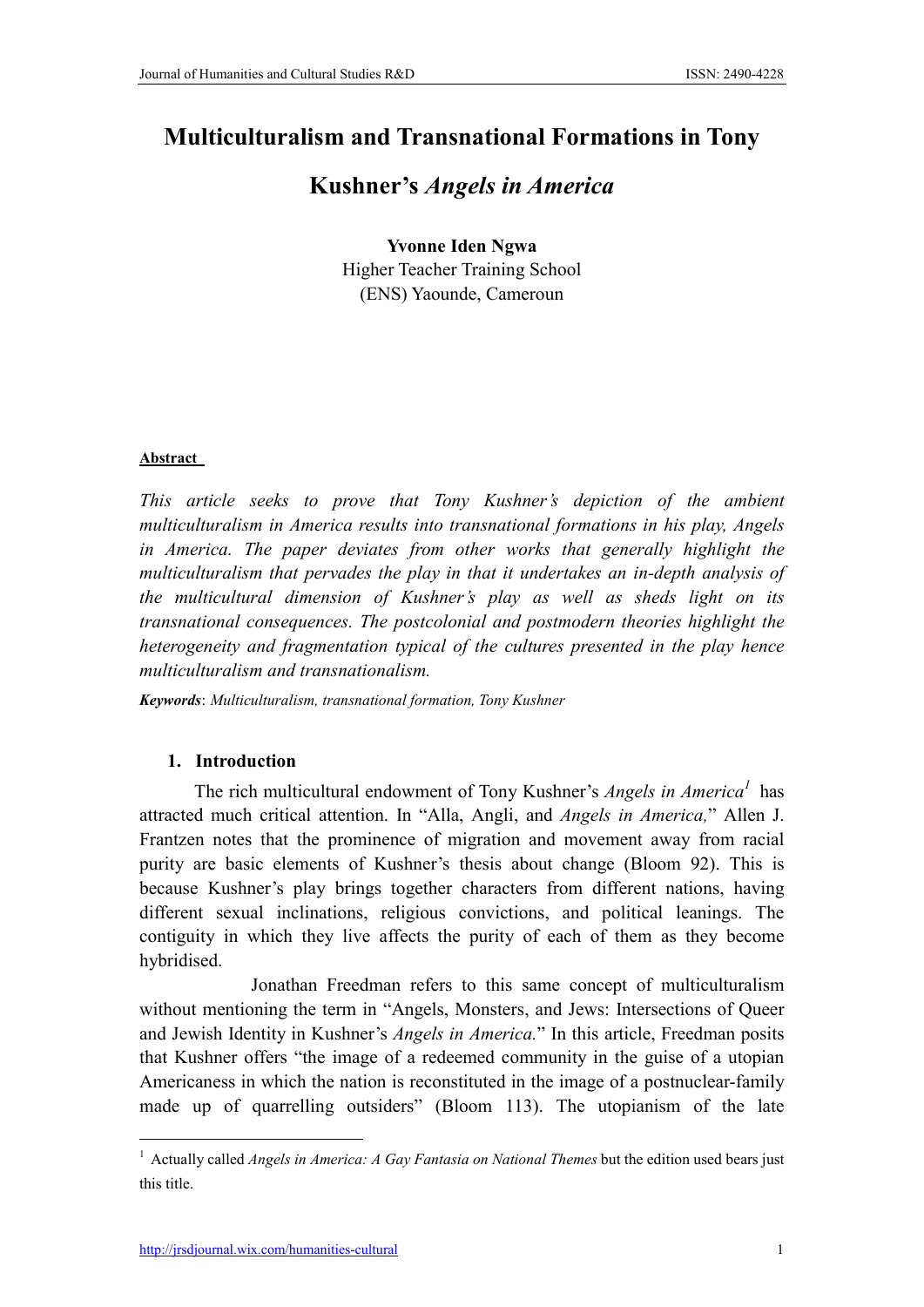twentieth-century American family (the "postnuclear family") alluded to by Freedman in this quotation derives from the fact that it is one that brings together characters of diverse horizons. And although he uses the term "quarrelling outsiders" to shed light on their differences that stem from their dissimilar cultures, Freedman refers to them as a "family" all the same― a word that connotes togetherness. Clarifying the degree of diversity characteristic of the characters that the dramatist brings together, the critic mentions the construction of "a redeemed America that can gather gay and straight, black and white, Mormon, Christian and Jew into a collective identity" (ibid). This mixture of different sexual inclinations, races, and religious convictions is cross-cultural hence the notion of multiculturalism.

 Like Frantzen's and Freedman's articles, this paper is interested in Kushner's proclivity for multiculturalism in *Angels in America*. But unlike their works, the article attempts to investigate the different contours of this author's multicultural streak. It further sheds light on the transnational formations that result from the cross-cultural contacts. Hence, the paper hinges on the premise that Kushner's multiculturalism in *Angels in America* results into transnational formations. It endeavours to answer the following questions: How does Kushner depict the prevalent multiculturalism of America in *Angels in America*? What are the different transnational formations that result from it? The postcolonial and postmodern theories will be used as critical theories for the analysis of Kushner's play.

## 2. The Postcolonial and Postmodern Theories

According to Bill Ashcroft, Gareth Griffiths, and Helen Tiffin in *The Postcolonial Reader*, postcolonial literature resulted from "the interaction between imperial culture and the complex of indigenous cultural practices" (1). This allusion to the cross-breeding amongst cultures that results in hybridity, mutuality of cultures, and syncretic is central to the analysis of *Angels in America* which presents America as a contact zone where many cultures rob off each other. The ensuing hybridization could be linguistic, cultural, political, racial etc (Ashcroft, Griffith and Tiffin 109). Multiculturalism and transnational formations accrue from this interaction of people from other nations and their diverse cultures in a given nation called the contact zone.

 A simple definition of "multiculturalism" features in "The Most multicultural: A Tale of Mothers and Sons" (*The Crucible of Cultures*). In this article, Harry J. Elam defines this word as "the concept of embracing cultural difference" (113). Such "embracing" entails the renegotiation of the relationship between cultures in ways that avoid attempts either to unify or to hierarchise them to borrow from Siobhán Shilton (57). Consequently, pluralism and heterogeneity are inherent to multiculturalism. Even more illuminating and central to the analysis of Kushner's masterpiece in this paper is a definition of the term by Olga R. Kuharets. This critic avers in *Venture into Cultures: A Resource Book of Multicultural Materials and Programs* that, over the last 20 years, the term multiculturalism has become increasingly amorphous. She, however, adds that in many cases,

> It is used to denote a movement that deals with a host of issues involving African Americans, Hispanics, and Native American peoples,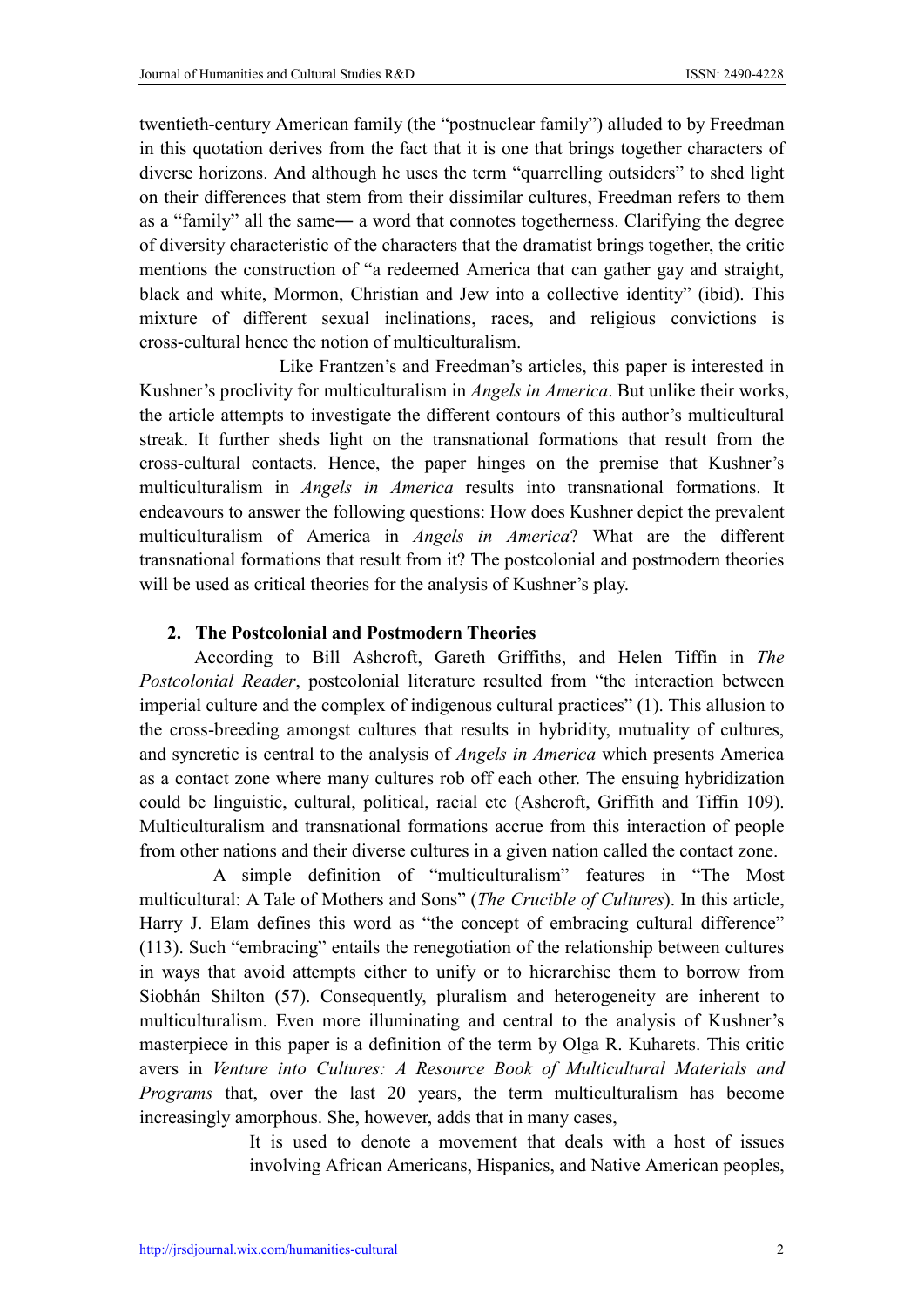either individually or in various combinations, along with issues involving women, gays and lesbians, and people with disabilities. (viii)

 It is patent from this definition that multiculturalism is concerned with issues that pertain to gender, sexual preferences, and physical handicaps. It is therefore not limited to national or transnational realities that accrue from cross-cultural contact. Incidentally, Kushner skillfully interweaves these different strands of cultural differences in his play. The consequence of this cross-culturalism is a number of transnational formations.

In "The Transnational Turn: Rediscovering American Studies in a Wider World" published in *Journal of American Studies* Robert Gross argues that transnationalism "captures a world of fluid borders, where goods, ideas, and people flow constantly across once sovereign space" (378). As suggested by the prefix "trans-", the transnational therefore transcends delimitations prescribed by national borders. That is probably why Gross adds that transnationalism is concerned with the world where newcomers sustain a cosmopolitan consciousness, while older minorities, notably African Americans, reconceive themselves in international terms (ibid). In other words, no culture is dominant nor inferior in the encounter of cultures evoked here. Thus, there is no danger of one culture being totally engulfed by another. Rather, the different peoples― as is the case of African Americans mentioned by Gross ― are compelled to redefine themselves against the backdrop of the cosmopolitanism concomitant to the international scenery hence the notion of the transnational formation.

*The American Heritage Dictionary of the English Language* defines "formation" as "the act or process of forming something or of taking form." It equally adds that a formation is "something formed." Both of these definitions are handy for the elucidation of the meaning of the term "transnational formation" in this paper. While the first definition captures the process of cultural cross-breeding of distinct traits, artefacts, and practices of people from different nations who are contiguous to each other, the second focuses on the consequence of this cross-breeding that results from their contiguity. The term "transnational formation" therefore refers to the dynamics involved in (as well as the end-product of) the interaction amongst people from different nations.

The pluralism and fragmentation inherent to multiculturalism and transnationalism point to postmodernism as a suitable critical theory for the analysis of *Angels in America* in this work. In *The Cambridge Companion to Postmodernism*, Steven Connor states that the postmodernist theory is the response to the important changes that have occurred in politics, economics and social life; changes that can be characterised by "delegitimation" and "dedifferentiation" (3). Delegitimation means that authority and legitimacy are no longer concentrated in the centres while dedifferentiation suggests that polarities no longer exist. Simply put, centre/margin dichotomies that establish the first as superior, legitimate, standard, etc and the second as inferior, illegitimate and substandard cease to exist in the postmodern context.

Postmodernism, therefore, rejects grand, supposedly universal narratives and references individual perception and group construction. This postmodernist stance is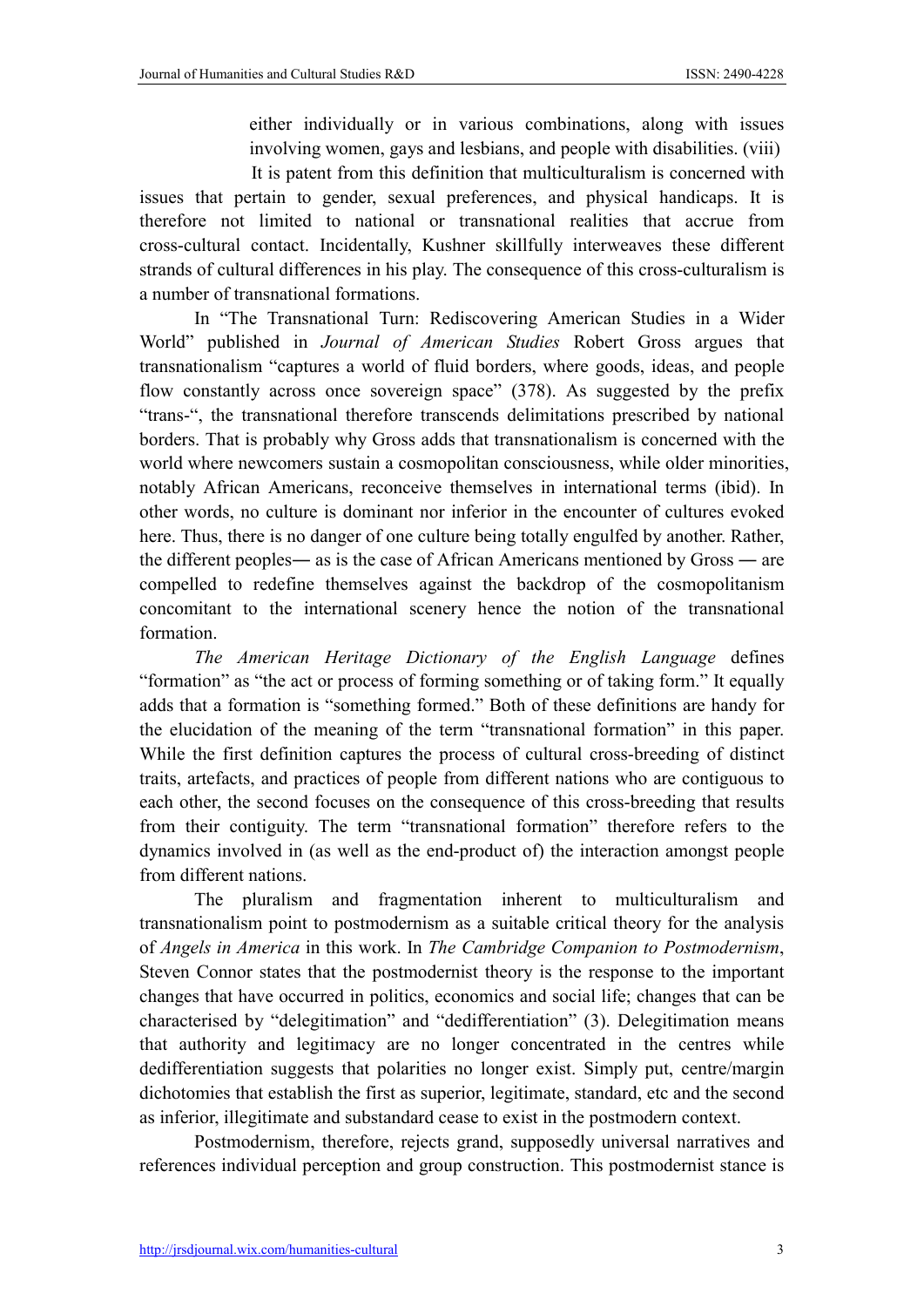reminiscent of Kushner's pluralistic depiction of America's cultural reality. As the postmodernists argue that there is nothing like universal claims of truth, ethics, or beauty, so does *Angels in America* show that there is no American culture per se but rather a diversity of cultures in the United States of America. Postmodernism advocates the re-appropriation and re-contextualization of familiar cultural symbols and images. In postmodernism, as is the case in the world of the play under study, everything is decentred, provisional and fragmentary.

Jean Baudrillard evokes this pluralistic and fragmentary trait of postmodernism by contending that social reality no longer exists in the conventional sense, but has been supplanted by an endless procession of simulacra (167–182). This means that social reality (and in the case of this paper, culture) is not unique because the individual's perception or the group's construction of what culture is determines which culture is the "American culture" in *Angels in America*. The same ambivalent and undecidable approach to the meaningfulness of language accounts for the fact that the play is written in language typical of postmodernism. The different tenets of the postcolonial and postmodernist theories examined in this section enable this article to both highlights the diversity of cultures in Kushner's play and the different transnational formations they form as a result of their contiguity.

## 3. Multiculturalism in *Angels in America*

Tony Kushner's *Angels in America* has a cast of about fifteen human characters who hail from diverse horizons and differ in a variety of ways. These characters are Hannah Porter Pitt, her son (Joseph Porter Pitt), and his wife— Harper Amaty Pitt. As indicated by their names, these three are family. And although the playwright does not overtly state their nationality, their surnames "Porter Pitt" suggest an Anglo-Saxon ancestry. The author instead insists on their religious conviction. They are Mormons who are otherwise called The Church of Jesus Christ of the Latter-Day Saints. According to Andrew Jackson in *Mormonism Explained: What latter-Day Saints Teach and Practice*, Mormonism originated from the early-nineteenth century visions and revelations of Joseph Smith who was its founder, first president and prophet (17). As part of America's second Great Awakening around the Western frontier region of New York that proceeded from zealous Christian revivals, they are generally an exclusive group of people who practise isolated communal living at one time (54). This implies that a Mormon faithful to the teachings of Mormonism would not freely interact with people of other religious convictions.

Yet Kushner puts these Mormons side-by-side with a good number of Jews in this play. Characters like Rabbi Isidor Chemelwitz, Louis Ironson, Roy Cohn, the late Sarah Ironson and Ethel Rosenberg are all Jews. Being a Jewish American is not just a race. It is equally a religious conviction. According to biblical tradition, Jews are God's chosen people in the Old Testament from among whom the Messiah (Jesus Christ) came to save mankind. But Jews differ from Christians in that they do not believe Jesus Christ is the Messiah and are still awaiting the coming of their savior. They, therefore, reject the grace he offers and continues to live according to the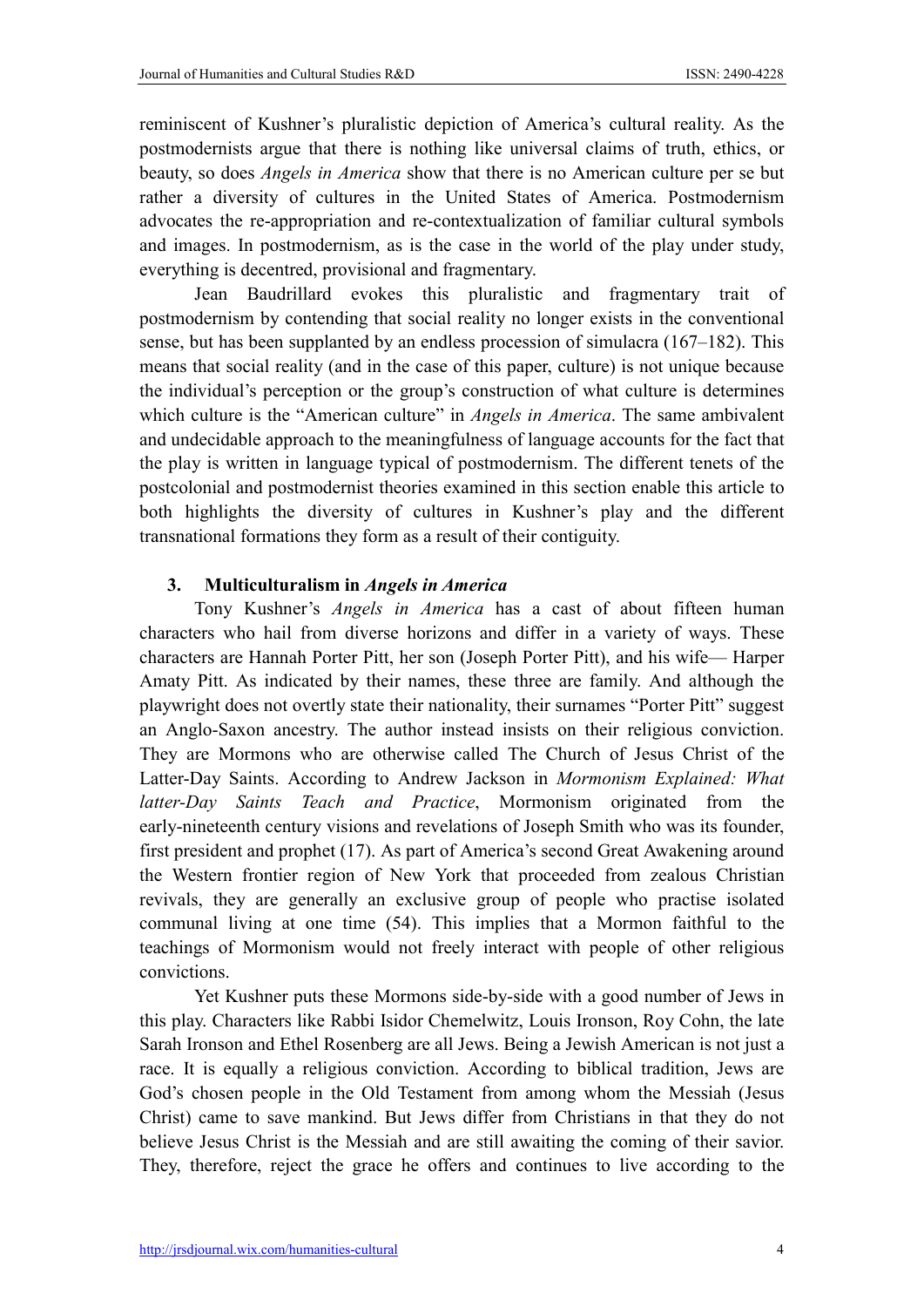Mosaic Law. Rabbi Isidor Chemelwitz, referred to by the playwright as an orthodox Jew, sheds light on the dichotomy between Judaism and Christianity (represented here by Catholicism). This can be seen in the excerpt below:

Louis: Rabbi, I'm afraid of the crime I may commit.

Rabbi Isidor Chemelwitz: Please, mister I'm a sick old man

facing a long

confess,

drive home to the Bronx. You want to

should find a priest.

Louis: But I'm not a Catholic, I'm a Jew

 Rabbi Isidor Chemelwitz: Worse luck for you, bubbulah. Catholics believe in forgiveness. Jews believe in guilt.

 (*He pats the coffin tenderly*)

(Kushner*<sup>2</sup>* 1.5.31)

 The exchange above results from the fact that Louis, is prey to pangs of guilt because he abandoned his grandmother (Sarah Ironson)— whose funeral he is attending— long before she died. Worse still, he is also considering abandoning Louis (his gay lover) who is sick. He would, therefore, like to know what the Jewish Holy Book says about a person who abandons people he loves when they are in great need. It is apparent that the Rabbi thinks that Louis has the sin to confess and, not being able to recognise him as a Jew, suggests he meets a priest to do that. Louis's statement that he is a Jew prompts the Rabbi to establish a major antithetical difference between Catholicism (representative of Christianity) and Judaism. While Christians believe in the saving grace of God, Jews believe in judgment, guilt, and condemnation. Yet in addition to putting a restrictive group of people like the Mormons and the Jews together in his play, the dramatist brings people who subscribe to antithetical religious beliefs (like the Jews and the Christians) together. Prior Walter is an example of such a Christian. He is a WASP― White Anglo-Saxon Protestant.

But then, the playwright more especially emphasises the racial definition of this character whose Anglo-Saxon origins he highlights through the apparitions of Prior's forbears― Prior 1 and Prior 2 who lived in the thirteenth and seventeenth centuries respectively. Prior 2 stresses the English tradition of genealogical consciousness when he refers to a "family as long-descended as the Walters" (Kushner 3.1.93). In connection to this, Frantzen notes the fact that Kushner chooses to trace the lineage of this family right back to the eleventh century in "Alla, Angli, and *Angels in America*" (Bloom, 83). He even proceeds to add that Prior is made to represent "the Cultural monolith of WASP America, fixed and unchanging" (Bloom, 89). Yet, this writer opines that Prior's mention of the Bayeux tapestry suggests some

better you

 <sup>2</sup> The first part of *Angels in America* which is titled *Millennium Approaches*. In this edition, it runs from pages 1-125.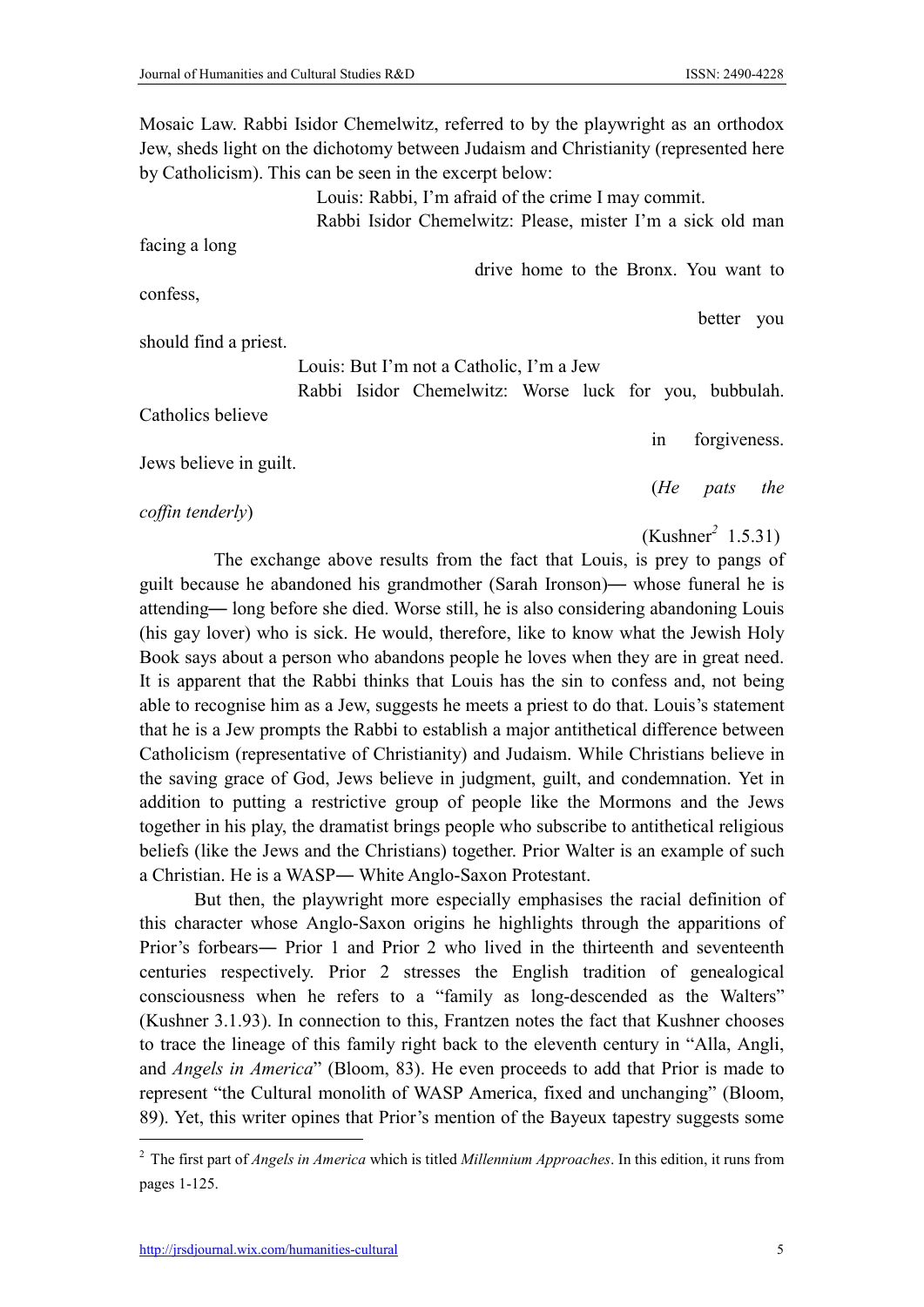intermingling with Norman blood of Prior's race a few lines later (ibid).

 After associating Prior to the culture of stasis typical of White Anglo-Saxon Protestants (WASP), Frantzen comments that― through this character's family line― Kushner rewrites the history of Norman Conquest of Anglo-Saxon England in 1066 (Bloom, 84). He contends that the claim that the Walter's name was stitched into the Bayeux tapestry, though unfounded, implies that the Prior Walters were not a pure breed but were of Anglo-Norman stock. In other words, somewhere along the family line, there was intermarriage or cross-breeding between an Anglo-Saxon ancestor and a Norman. Such a claim is plausible for two reasons. Firstly, Prior 1 makes it clear that two bastards had featured in the family's lineage (Kushner 3.1.92). He refuses to include them in the family's genealogical record and that is why he tells Prior Walter that he is the thirty-second of the family line instead of the thirty-fourth as the latter's mother had told him. Secondly, Frantzen sheds light on the fact that the Bayeux tapestry is a Norman relic in the long tradition of French historians and politicians (Bloom, 86). Connecting the Walters' name to the tapestry, even erroneously, suggests that Kushner is hinting at some cross-breeding along the Walters' family line.

Another race that the author brings into this cross-cultural encounter is the African American race. Belize is African-American in the play. He is a Black, the descendant of a black slave who had been transported to America. Meanwhile, the nurse Emily is an Italian American. This is patent in Act Two Scene Two when she tells Prior her nationality. Meanwhile, Harper desires to have an Eskimo as a husband when she imaginarily travels to the Antarctica. Although her journey is not real, the dramatist so bridges the gap between the real and the imaginary that he lists the Eskimo amongst his cast. From the racial point of view, therefore, Kushner brings together Jews, Anglo-Saxons/Anglo-Normans, African-Americans, Italian-Americans, and even Eskimos.

Another platform for multiculturalism in the play is gender boundaries and sexual inclinations. There is a whole host of queer men in the play: Roy Cohn, Louis Ironson, Belize, THE MAN IN THE PARK and Prior. Joseph Pitt is married to Harper and one would think that they are both heterosexual. But his liaison with Louis at one point in the play shows that he is bisexual. Also, by all indications, the older generation incarnated by characters such as the late Sarah Ironson, Hannah Pitt, Walter Prior's ancestors are all "straight." This can be deducted in the play from a number of clues. In the  $6<sup>th</sup>$  scene of Act Five, Prior encounters late Sarah Ironson and Rabbi Chemelwitz on the streets of heaven. He decides to betray Louis by telling her that her grandson is gay. It is obvious (at the burial scene of Sarah) that Louis has hidden the fact that he is gay from his family (Kushner 1.4. 25-26). Louis's late grandmother's reply is that the boy had always been mixed up even in childhood (Kushner*<sup>3</sup>* 5.6. 269). Hannah Pitt is simply shocked by the idea that her son is gay when he calls her to say so and concludes that he is just being ridiculous because he thinks that his father had not loved him (Kushner 2.8.81-82). Finally, Prior 1 does not

 <sup>3</sup> Having as title *Perestroika,* the second part of *Angels in America* runs from page 126-280 of this edition.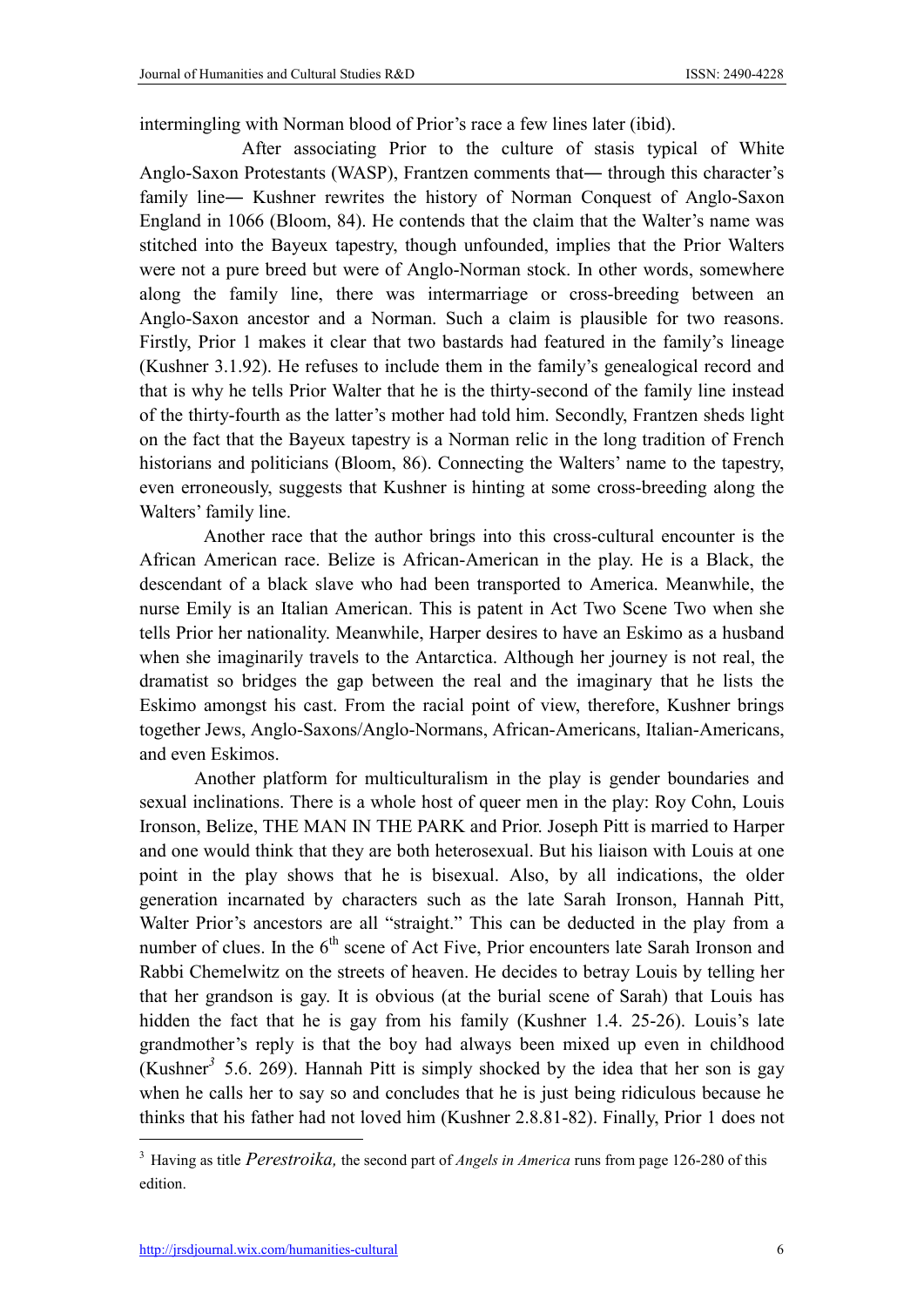seem to understand the concept of gay when he comes back as a ghost. He insists that Prior Walters ought to have a family, and states that he had twelve children by the time he died (Kushner 3.1. 92-93).

Besides the parameters of religious denominations, racial definitions, gender boundaries, and sexual inclinations on which Kushner's interplay of cultures hinge in this play, there are other factors like political leanings and economic systems. Characters like Roy Cohn, Martin Heller― who is presented as a Reagan administration Justice Department flackman— and Joseph Pitt (otherwise referred to as "Royboy") are all Republicans. Roy boasts of the fact that he can call the White House and talk to President Reagan and, better still, to Mrs. Reagan anytime he wants. He also mentions his arch hatred for Communism that pushes him to scheme for the death sentence of Ethel Rosenberg because this Jewish matriarch somehow betrayed the regime by showing allegiance to Communism (Kushner 3.5. 113-114). Opposed to this Reaganite clique are advocates of liberalism, reminiscent of the Democrats, like Louis and Prior. Louis jilts Joe when he investigates Prior's declaration that his new lover is a Reaganite and is Roy's "boy." He is irked by Joseph's subscription to the republican conservatism that causes him to militate for decisions that sanction gays and penalises the masses (Kushner 4.8. 239-244). He even accuses Joe of being Fascist (Kushner 4.8. 243). Contrary to Joe's leanings is Belize's reference to Louis as an "arrogant, sexual-political Stalinist-slash-racist flag-waving thug" because of the latter's tirades on questions such as race, politics, and economic policies (Kushner 3.2. 100).

This analysis corroborates Freedman's claim that Kushner's play evokes a community "composed of various forms of others" (Bloom, 113). He describes this community as one made up of the Mormon, the Jew, the black male drag queen, the WASP man, and the queer Jew (ibid). In conformity with Kuharets's definition of multiculturalism used in this paper, the work studied handles a host of issues that pertain to race (Jewish American, African American, Italian American); issues involving gender and sexual identities (heterosexual, homosexual, and bisexual), and even religious convictions and practices (Mormonism, Judaism, and Christianity).

It is interesting to note that Kushner adds supernatural entities as part of his cast in this play. In addition to the Angel that severally visits Prior, six other angels sit in council with it in Act Five Scene Five. Equally significant is the fact that these angels are named after the continents of the world: Antarctica, Oceania, Asiatica, Europa, African, Australia (Kushner 5.5. 260-262). The Angel that visits Prior represents the American continent. Ghosts, as well as disembodied and imaginary beings, are also characters in the play. Prior 1, Prior 2, Ethel Rosenberg, and even Roy Cohn (at one point) are all ghosts that feature in the play and interact with the living like any other ordinary character. Meanwhile Mr. Lies and Angel's Disembodied Voice are examples of imaginary characters. Thus, *Angels in America* can be read as the paroxysm of multiculturalism whereby the earthly and the heavenly; the dead and the living; the real and the imaginary intermingle. As the playwright artfully juxtaposes these characters and gets them to interact with each other, their interaction results into many transnational formations which this paper will presently examine.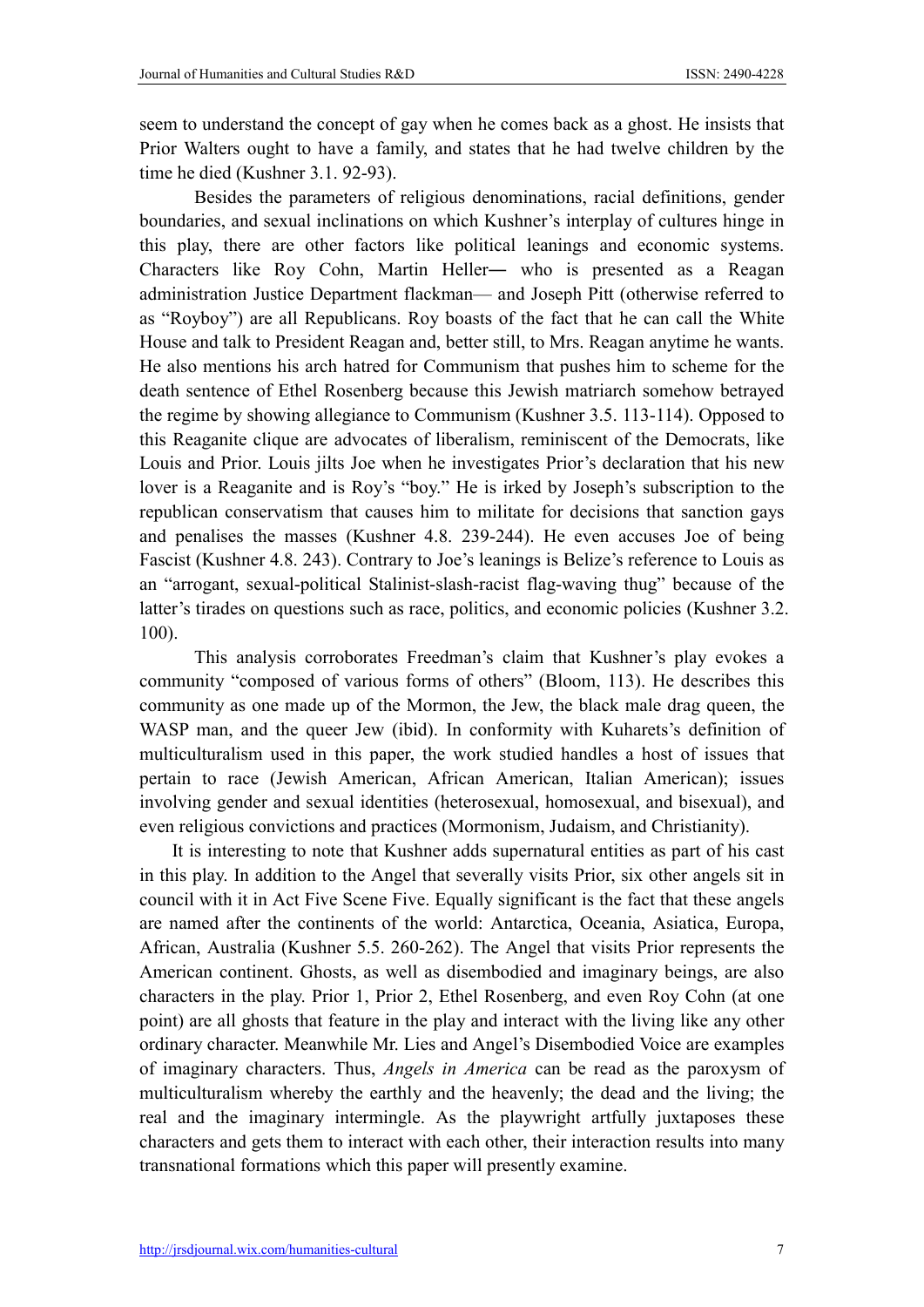#### 3. The Consequent Transnational Formations

The first obvious transnational formation that accrues from the melting pot described in the preceding section is the alienation that results from the characters' hybridisation, heterogeneity, and syncretic. In *Critical Multiculturalism: Rethinking Multicultural and Antiracist Education*, Stephen May posits that the hybridity theory advocates the rejection of totality and foundationalism and "its replacement by a plethora of local identities" (24). To make this point clear, May avers that hybridity lends itself to a politics of difference which he finds commensurable with multiculturalism (ibid). The consequence of hybridization is not the total engulfment of one culture by another. Instead, it is the fragmentation of cultures as each culture robs off the other and the different people from these cultures become "multiple agents."

A clear instance of this situation is at Sarah Ironson's burial in the first scene of the play. Rabbi Chemelwitz clearly notes that the dead woman is totally different from her children and grandchildren. He refers to her as "not a person but a whole kind of person" (Kushner 1.1. 16). He proceeds to explain what kind of person Louis's grandmother was by adding that she is amongst the migrants who brought the cultural identity of the Jews from the villages of Russia and Lithuania and fought hard for her descendants not to get corrupted by the cultures of the other immigrants (ibid). But the Rabbi admits that Sarah's struggle is vain as he admits that "pretty soon… all the old will be dead." In fact, he refers to her as "the last of the Mohicans"— the title of James Fenimore Cooper's novel of adventure that heralds the extinction of the natives of the American continent.

The alienating effect of the presumed mainstream culture is alluded to in *Angels of America* when the rabbi wonders whether Eric, the name of one of Sarah's grandson, is a Jewish name (1.1.16). In effect, he refers to all her descendants as people with "goyische names"— "goyische" is a Jewish/Yiddish term used to refer to something that is not Jewish. To solve this problem, Louis is "Lou" when he is with his family (4. 4. 25-26). But when he is in his cosmopolitan environment, he prefers to be called "Louis." He even gets offended with Belize and finds the latter anti-semitic because he had called him "Lou the Jew" three years before (Kushner 3.2. 101). Even more interesting is the fact that Louis chooses to become "Louise" (the French feminine variety of his name) when he is luring Joe into an amorous escapade with him (Kushner 1.6. 36). He stresses the very last sibilant sound of the name. In addition to doing this, he feints when Joe offers him a handshake and prefers to give him a peck on the cheek before exiting (ibid). Thus, Louis is various "Lou," "Louis," and "Louise." This fragmentation results into a split identity and pluralism.

It is significant that the name "Louis" becomes "Louise" because he acts the role of the female partner in his homosexual relationships. For instance, he asks the MAN IN THE PART to put on a contraceptive and make love to him and the latter does so (Kushner 2.4. 62-63). The fact that he attempts to use both this man and Joe to replace Prior suggests that he is the "female" lover in his gay relationships. Likewise, Joe is an irreproachable and "straight" Mormon to both his wife and mother until he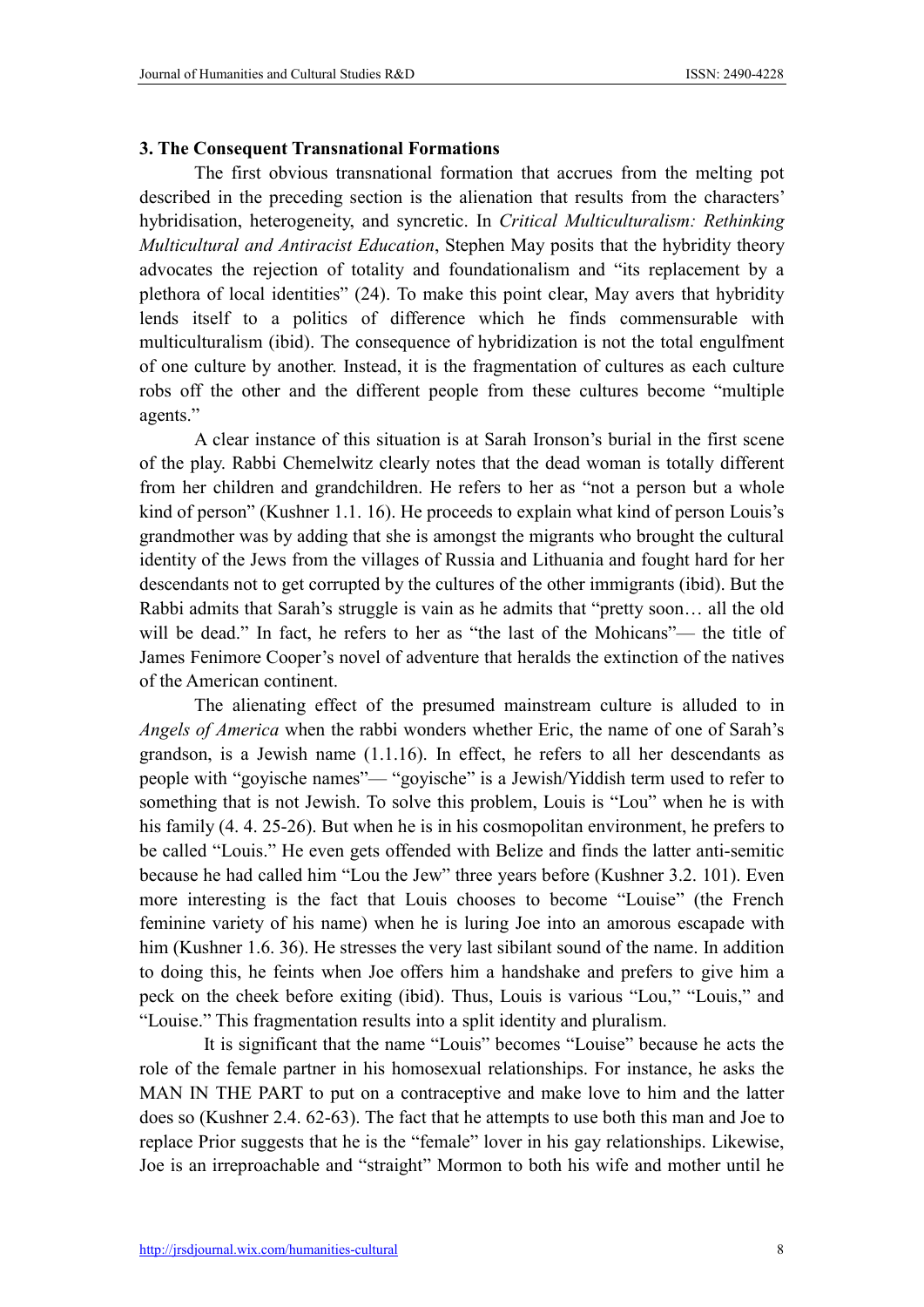decides to tell them that he is gay. This is because the crush he has on Louis is such that he wants to hold onto their relationship and is ready to give up everything for it. It is only then that Harper understands what his numerous walks to Central Park had been about. It can be inferred that, like Louis who has sex with the stranger in the Park, Joe has been doing same in order to both gratify and hide his homosexual impulses. He hides behind Republican conservatism and Mormonism at the court where he works and for the benefit of Roy Cohn. But when he reveals his real identity to Roy and the latter orders him to break off with Louis and makeup with his wife, he attempts to carry on with the mask of respectability.

Roy Cohn himself is another guy who hides behind the Republican conservatism of the Reagan government. When he is diagnosed with AIDS, he attempts to suggest that he has been infected by a whore in Dallas but his doctor― Henry― specifies that it is not a female whore. And much to Roy Cohn's displeasure, he unmasks the latter by adding that Roy has had sex many times with men (Kushner 1.9.50-51). Like the pervert and hypocrite that he is, Roy threatens to destroy his doctor's reputation and practice if it is made known that he has AIDS. He orders Henry to say that he has liver cancer and tells Joe the same lie. He is so keen on hiding behind the veneer of respectability that he prefers to consider himself a heterosexual man who sleeps around with guys rather than acknowledging his homosexuality (Kushner 1.9. 52). He is another character who has a split identity.

It is evident from this analysis that May's assertion that "multiple, shifting and, at times, nonsynchronous identities are the norm for individuals" is apt (May, 24). The paper has already shown how these characters swap one identity for another whenever their surrounding requires that they do so. These identities are nonsynchronous because, as portrayed, these characters cannot display all these cultural traits at the same time. But in addition to these facts, these identity traits are incompatible. Neither Mormonism nor Judaism condones homosexuality. The Mormon's adhesion to biblical prescriptions and the Jew's subscription to the Mosaic Law of the Old Testament ought to deter these characters from contracting gay relationships. It is recorded in Leviticus 19:22 of the Holy Bible that, "You shall not lie with a man as with a woman: it is an abomination" (Revised King James Version). The conservatism of the Republican government ought to be another deterrent to its adepts such as Roy and Joe.

Meanwhile, the prudery typical of the Anglo-Saxons as well as Prior's Protestantism equally ought to inhibit him from indulging in gay practices. But both do not. He was Belize's former lover and is Louis's present lover. At one point of the play, he too puts on a female identity when he decides to wear makeup in order to "hide" from the reality of his newly discovered disease (Kushner 1.7.37). Meanwhile, Belize is not only gay. It is equally said that he is a former drag queen. A drag queen is defined as a traditionally male person who dresses in drag and acts in female gender roles with exaggerated femininity. This points to the fact that, though a man, Belize also experiences shifts of identity when he has to act out such a role and as the "female" partner in his past love relationship with Prior.

A new family construct thus emerges from transnational bindings and realities.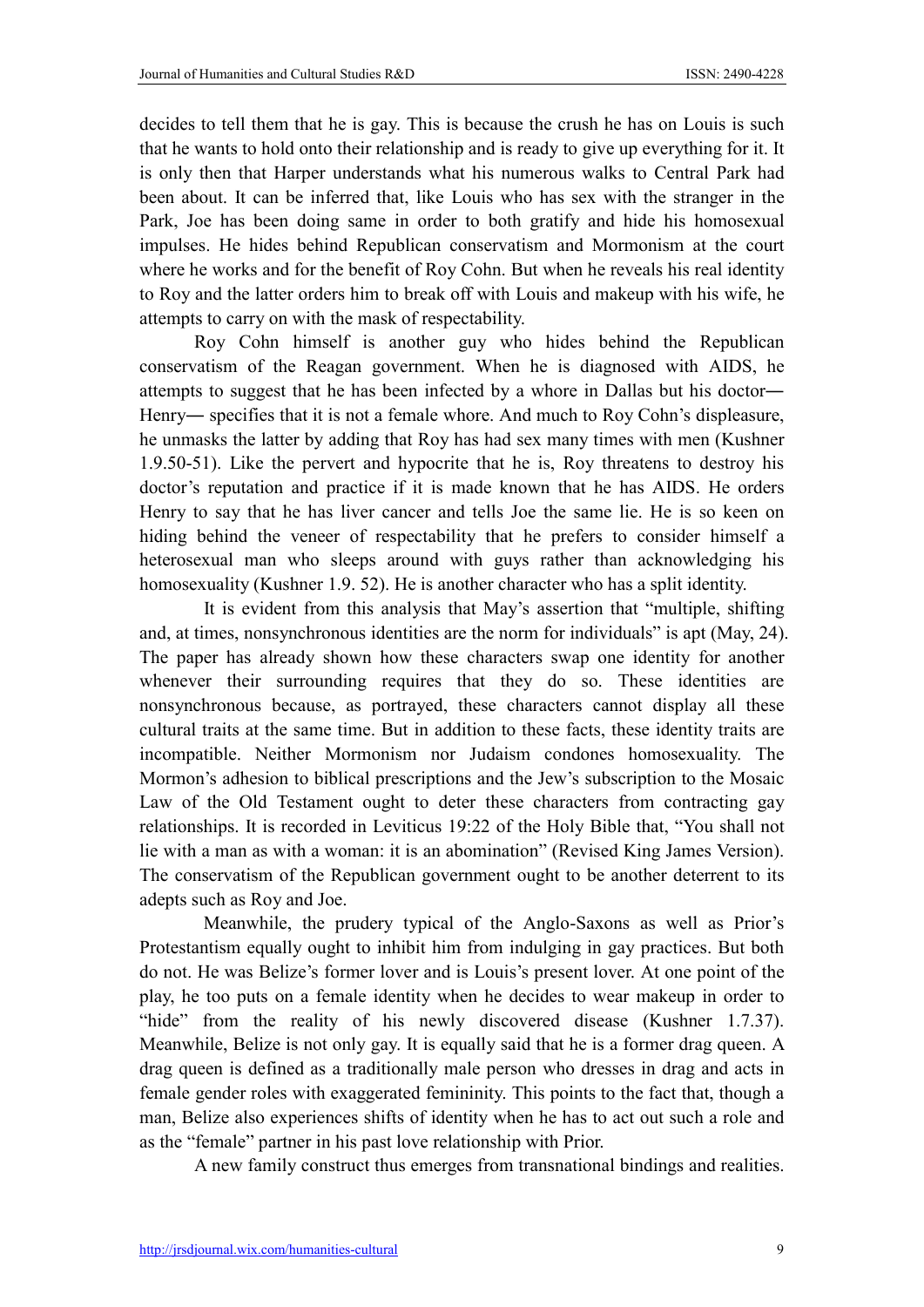Freedman refers to this family as the queer family, "a family-as-nation metaphor for a nonprocreative family and nation that includes all forms of family in a new national narrative" (Bloom, 115). Benilde Montgomery's description of this family prototype in "*Angels in America* as Medieval Mystery" partly elucidates Freedman's statement. She notes that Kushner's construction of families shows that the traditional prototype is wounded: Sarah Ironson's grandchildren have become assimilated; Joe's father could not love him; Joe abandons Harper; and Roy notes that the Reagans are not really a family because there are no connections amongst them, no love, and they do not even speak to each other except through their agents (Bloom, 130).

Unlike this traditional family, the new family prototype is neither constructed along bloodlines nor racial definitions. According to Montgomery, it is one in which Roy's "fathers" are "Walter Winchell, Edgar Hoover, Joe McCarthy most of all" (Bloom, 130). Roy is equally a father to Joe. Hannah poses as the "new matriarch" of this family in replacement of late Sarah Ironson. Unlike the latter, she is liberal enough to smoke cigarettes as well as give necessary support to Prior (a homosexual) and to her addicted daughter-in-law. To borrow from David Savran in "Ambivalence, Utopia, and a Queer Sort of Materialism: How *Angels in America* Reconstructs the Nation," Joe is her real son and Prior is her surrogate son (Bloom, 25). The fact that she shows more love and sympathy to her surrogate son is really proof that "biological descent counts for nothing" in this new family definition as earlier noted in this paper.

The ambivalence and undecidability that characterise the notions of identity and the family are echoed in the ambiguity that surrounds the play's genre and the author's use of technics such as the double roles assigned to characters and the use of split scenes. John Clum compares the play to "a Shakespearean romance" in *Acting Gay: Male Homosexuality in Modern Drama* (314). Meanwhile, Janelle Reinelt associates it to the avant-garde theatre that bears the imprints of Artaud (Bloom, 59). Such different categorizations of the same play justify Savran's observation that *Angels in America* is "a promiscuously complicated play that is very difficult to categorize generically" (Bloom, 17). Interestingly, both Clum's and Reinelt's classifications are tenably applicable to Kushner's play which merges features of traditional drama (Shakespearean and Sophoclean plays) with those of modern drama (Brechtian plays). Thus, Savran's characterisation of the play as "a promiscuously complicated one" is justified.

> Pluralism and ambivalence are also conveyed by the double, and sometimes three or more roles, which the characters are made to play. For example, the same character acting the role of Hannah Porter Pitt is expected to also act out the roles of Rabbi Isidor Chemelwitz, Ethel Rosenberg and Henry― Roy Cohn's doctor. This implies being able to be four different people in one play. And this is even more challenging because the actor/actress acting out the roles will have to shift from being a Mormon matriarch to being an orthodox Jew. Next, he/she will have to play the part of the ghost of an elderly Jewess who comes back to live to seek revenge on Roy. Finally, he/she will have to be the medical doctor who diagnoses Roy of AIDS. The shifts of personality may not occur in exactly this order but according to the order in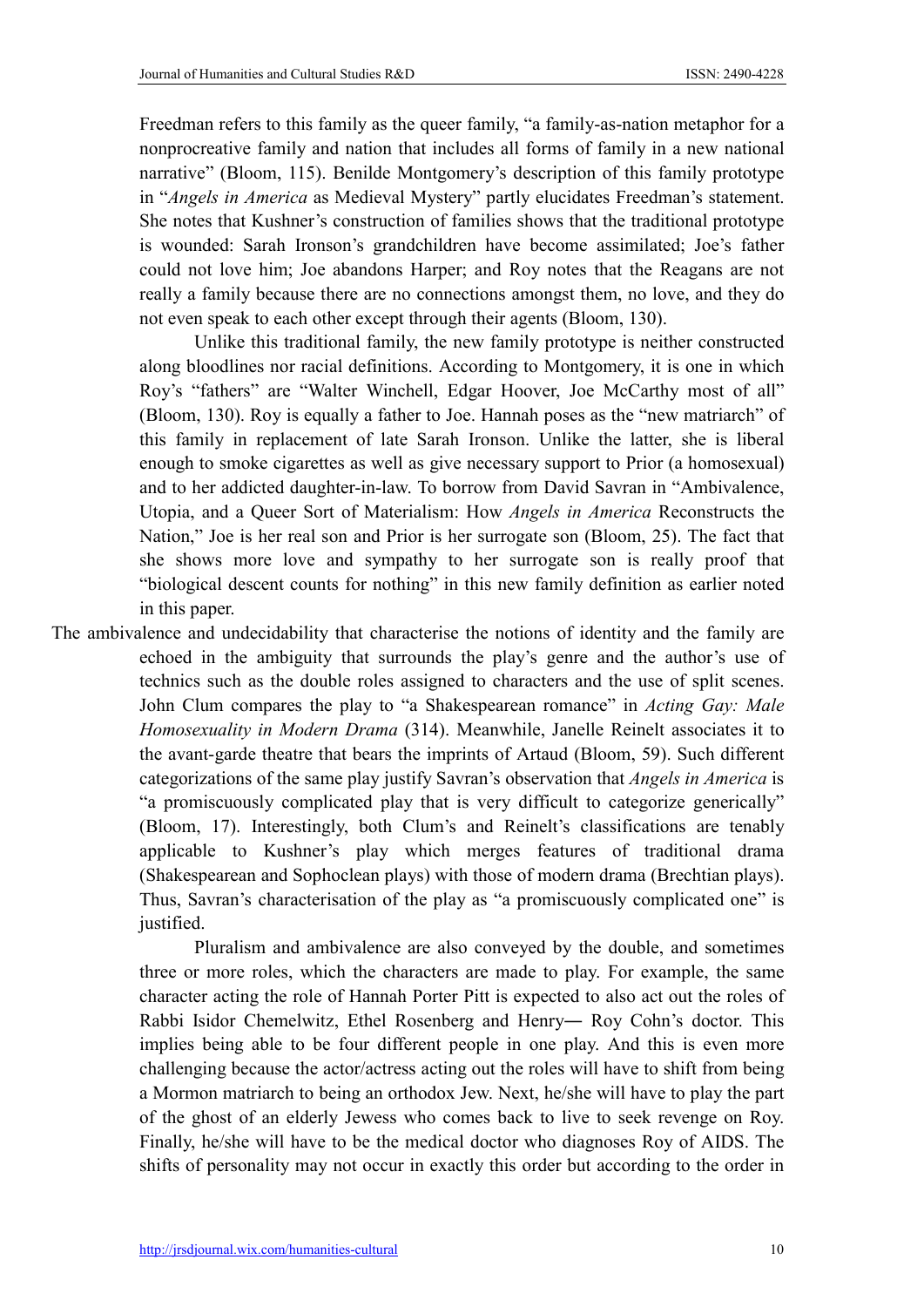which these actors/actresses climb on stage. Once more, Kushner's little regard for racial definitions and gender boundaries is obvious― he gets the same character to indiscriminately play the roles of Mormon/Jew and man/woman in the case of Hannah here. All his characters have two or more roles to act out in this play.

The same multiplicity recurs in the dramatist's recourse to split scenes. Six of these scenes feature in *Millennium Approaches* and four are found in *Perestroika*. Charles McNuly evokes the significance of these scenes in reflecting the play's undecidability when he opines in "*Angels in America*: Tony Kushner's Thesis on the Philosophy of History" that "Kushner uses split scenes to make more explicit the contrapuntal relationship between these seemingly disconnected narratives" (Bloom, 48). The seemingly disconnected narratives this critic identifies in the "Kushnerian territory" are racism, sexism, homophobia, moral erosion, and drug addiction. For example, the first split scene in Act One Scene Five that juxtaposes Joe and Harper in their home in Brooklyn and Louis and Rabbi Chemelwitz at the cemetery augurs Joe's and Louis's respective break from Mormon respectability and Jewish orthodoxy. These two men later become a homosexual couple in the play. By thus blending the otherwise irreconcilable, Kushner achieves "the dissolution and the blending of identities" to borrow from Reinelt (Bloom, 64).

The combined effect of the different nationalities of these characters and their little inclination towards respecting traditional gender boundaries affects the language they speak. Rosenwald Lawrence quotes Meir Sternberg as commenting in *A Multilingual America: Language and the Making of American Literature* that literary art finds itself confronted by the formidable mimetic challenge― that of representing the reality of polylingual discourse through a communicative medium which is normally unilingual (1). Kushner faces this challenge and chooses to resolve it in his own unique way. His play is mostly written in English but this English varies from Standard English, working class and slang English, African American English, and what Rosenwald quotes Leon Kobrin as referring to as "Yiddishized English" (83). In addition to this, Kushner punctuates his text with other languages such as Yiddish, Italian, and French. It can be said, in a nutshell, that the language used in the text is a transnational formation.

The first time Prior Walters speaks in Act One Scene Four, his English is standard. He responds to Louis's allusion to the rabbi in these words, "A definite find. Get his number when you get to the graveyard" (25). This refined English is in keeping with his Anglo-Saxon ancestry which Louis traces to the coming of the Puritans on board the Mayflower (Kushner 2.3. 57). But being the thirty-second of the Walters's lineage (without counting the bastards) and having lived in America all these years, Prior easily switches to using slangs such as "Feh" and "dyke." According to *The Dictionary of American Slang,* "Feh" is a word of Yiddish origin; an interjection that expresses disgust. Meanwhile "dyke" is the slang word for lesbian. It is obvious that Prior's work as occasional club designer and caterer as well as his homosexual relationship with Louis— a Jewish American— very much expose him to this working class and slang variety of the English Language. Other characters through whom the dramatist achieves linguistic transnational formations are Rabbi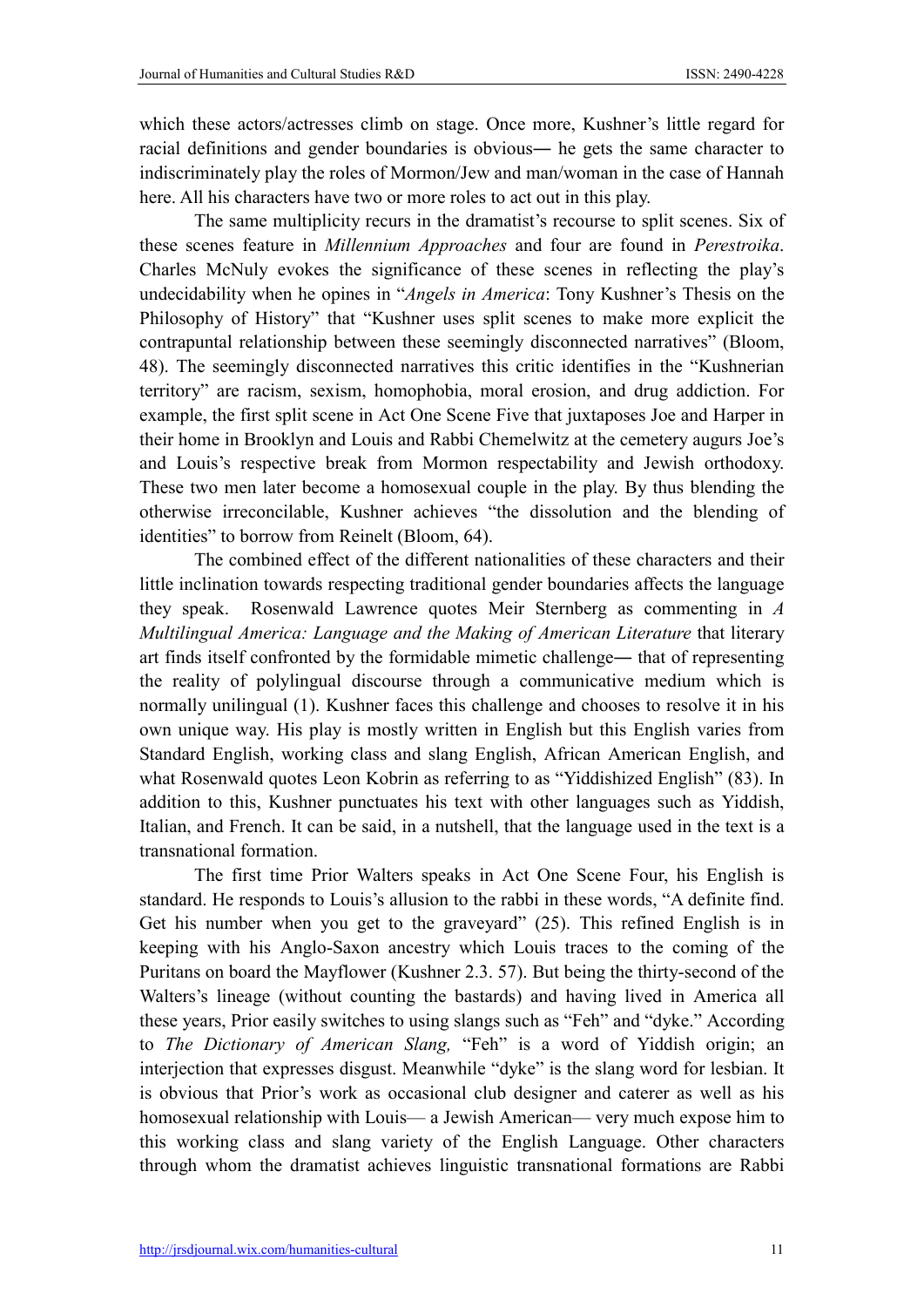Chemelwitz, Emily, Prior, and Belize.

As an orthodox Jew, Rabbi Chemelwitz either speaks "Yiddishized English" in the play or simply speaks Yiddish. An instance has already been cited where the rabbi describes the names of Sarah's descendants as "goyishe names" (goyishe being a Yiddish term). Moreover, Freedman notes that the syntax of the language spoken by the rabbi in Sarah Ironson's eulogy is "stage Yiddish" (Bloom, 106). He is also one of those who speaks downright Yiddish in the play as is the case when he quotes King Lear (Kenig Lear), "Sharfer vi di tson fun a shlang iz an umdankbar kind!" (Kushner 1.5.31). It is only when Louis states that he does not speak Yiddish that the rabbi translates King Lear's famous statement that deplores a child's ingratitude into English. Meanwhile, Emily speaks Italian to Prior in his hospital room (Kushner 3.2.104).

But it is in the speaking of the French language that these characters' blurred notion of sex distinction is most evident. It is common for the gay characters to use the feminine article, pronoun, or genre of a word to refer to a masculine person or entity. This can be seen in Act Two Scene Five in the exchange between Prior and Belize:

| Belize: Stella for star. Let me see. <i>(scrutinizing Prior)</i> You |
|----------------------------------------------------------------------|
|                                                                      |
|                                                                      |
| (Kushner)                                                            |
|                                                                      |

## 2.5.65)

"Bichette" used to address Prior here is not proper because he is a man. And since in the French language the genre of a noun determines the genre of its determiner and any adjective used to qualify it, the feminine possessive "ma" and descriptive adjective "there" have been used to both determine and qualify the word "bichette." Hence, as a man, Prior ought not to be called "bichette." But since Belize and Prior are both gay and were lovers in the past, it can be deduced that their sexual inclination and past experience as lovers conditions their language use in this excerpt. Belize fondly refers to Prior as "bichette." Prior likewise chooses to disregard Belize's masculinity. He refers to him as "miss" and calls him "Stella." Transnationalism is also achieved in this extract because French is spoken here by an African American and an Anglophone American and not by a Francophone American. The play is strewn with such code switches from English to the different languages listed in this analysis.

## 4. Conclusion

In view of the above analysis, it can be concluded that Tony Kushner's *Angels in America* delineates a pluralistic world encapsulated in the notion of multiculturalism.

 <sup>4</sup> Thus written without the "accent aigu" by the playwright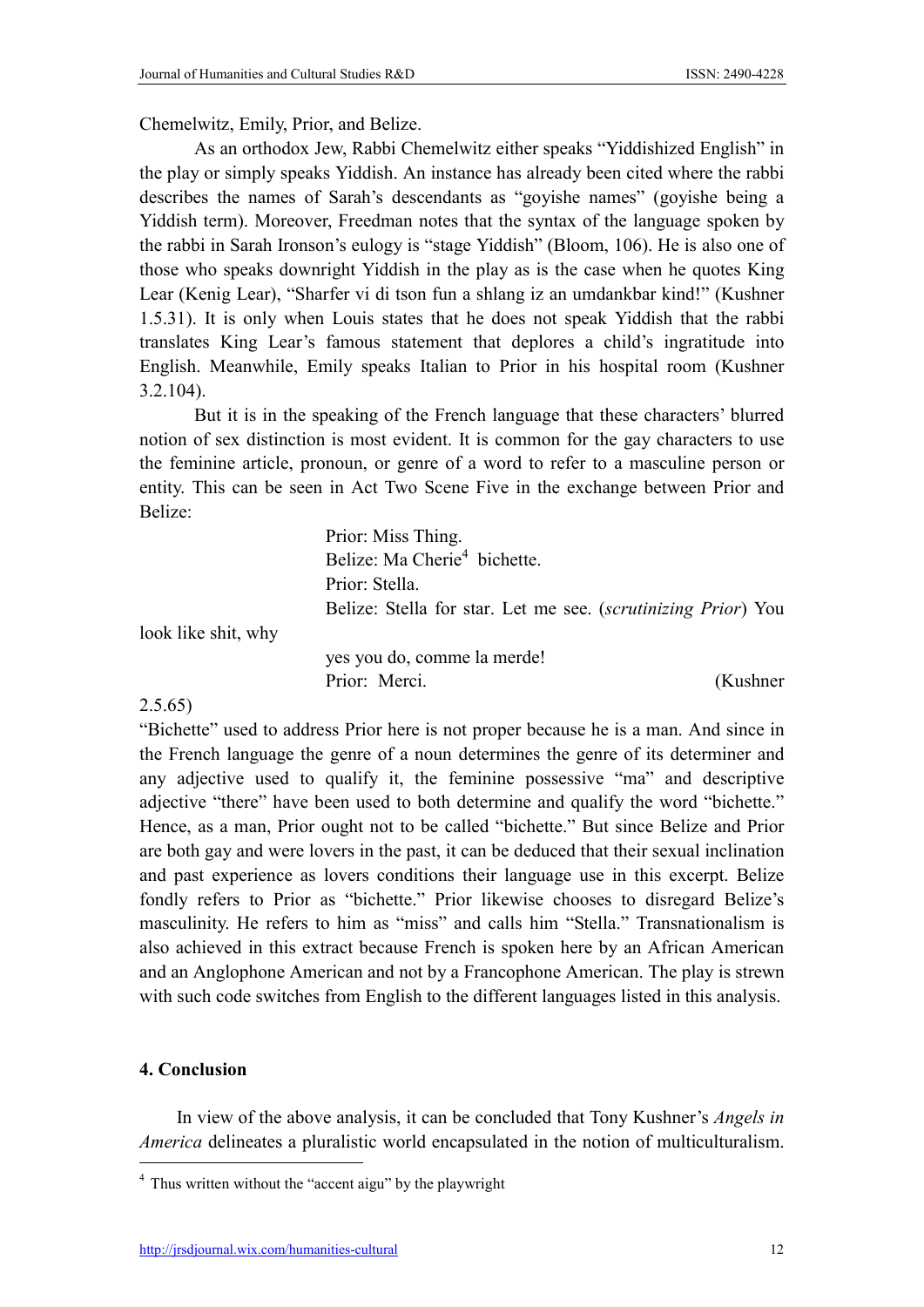The play's cast comprises people of diverse races, who have different religious convictions, sexual inclinations, and political leanings. And since no single cultural artefact or practice totally engulfs the other, the accruing multiplicity creates ambivalence and undecidability. Delimitations such as national borders, individual identities, gender boundaries, and linguistic entities have given way hence the emergence of new forms and fluid concepts. The second and third sections of this paper have examined these different cultural strands and the transnational formations that result from them. It can be inferred that, by equally blending the earthly and the heavenly, the dead and the living, as well as the natural and the supernatural, Kushner's play heralds the coming of a new era. This might be the age in which the American will be as ambivalent as Kushner's angel that is neither mammal nor bird, neither male nor female because of cross-cultural encounters. "Angels in America" can, therefore, be read as a metaphor of the American of this new age.

## Bibliography

- 1. Aschcroft, Bill, Griffiths Gareth and Tiffin Helen, eds. *The Postcolonial Reader.* New York. Routledge, 1995.
- 2. Post-colonial Studies: The Key Concepts. 2nd ed. Routledge: London, 2007.
- 3. Baudrillard, Jean. Simulacra and Simulations, Jean Baudrillard: Selected Writing. Ed. Mark Poster. Trans Paul Foss, Paul Patton and Philip Beitchman. New York: Semiotext(e), 1990.
- 4. Clum, John. Acting Gay: Male Homosexuality in Modern Drama. New York: Columbia University Press, 1994.
- 5. Connor, Steven, ed. The Cambridge Companion to Postmodernism. Cambridge: Cambridge University Press, 2004.
- 6. Elam, Harry J. Jr. "The Postmulticultural: A Tale of Mothers and Sons" Crucible of Cultures: Anglophone Drama at the Dawn of a New Millennium. Ed. Marc Maufort and France Bellars. Brussels: Peter Lang, 2002. 113-128.
- 7. Frantzen, Allen J. "Alla, Angli, and Angel in America." Bloom's Modern Critical Views: Tony Kushner. Philadelphia: Chelsea House Publishers, 2005. 68-102.
- 8. Freedman, Jonathan. "Angels, Monsters, and Jews: Intersections of Queer and Jewish Identity in kushner's Angels in America." Bloom's Modern Critical Views: Tony Kushner. Philadelphia: Chelsea House Publishers, 2005. 103-122.
- 9. Gross, Robert. "The Transnational Turn: Rediscovering American Studies in a Wider World." Journal of American Studies. 34 .3 (2000): 373-93.
- 10. Jackson, Andrew. Mormonisom Explained: What latter-Day Saints Teach and Practice. Wheaton: Crossway Books, 2008.
- 11. Keown, Michelle, Murphy David, and Procter James, eds. Comparing